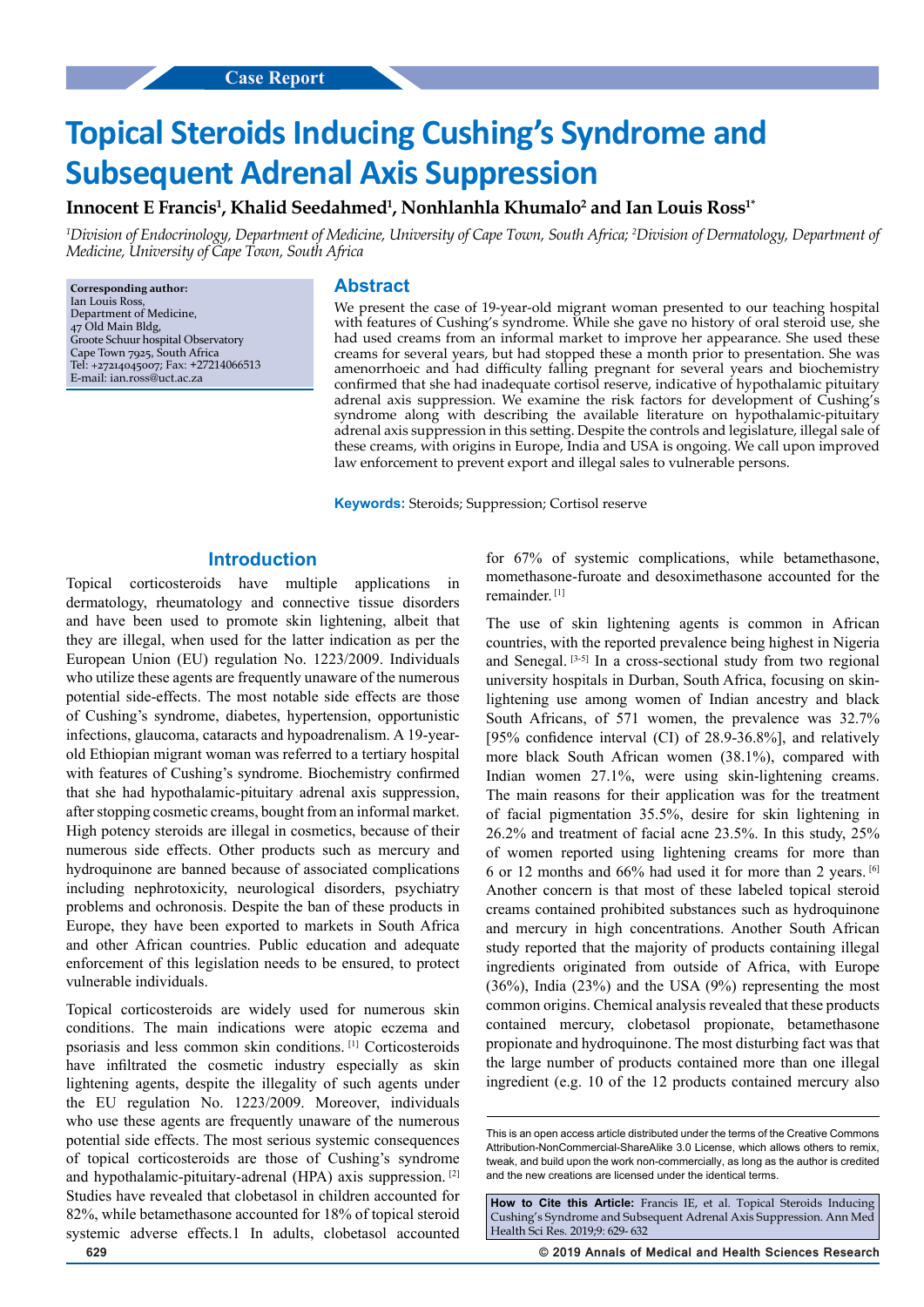contained hydroquinone and/or a steroid). [7] Betamethasone and clobetasol propionate are illegal in cosmetics; mercury and hydroquinone concentrations were in contravention of World Health Organization (WHO) recommended upper limits (1 ppm for Mercury and 2% hydroquinone).

Serious side effects of steroid use such as HPA axis suppression, have been reported in 4.7%, <sup>[8]</sup> among adult users of topical steroids, with a mean time to development of Cushing's syndrome/ HPA axis suppression of 18 months, and a recovery period of  $3.84 \pm 2.51$  months after withdrawal of these agents. [1] It has also been reported that prolonged HPA axis suppression among topical steroid users occurred with prolonged use, sometimes over years, on a wide body surface area.<sup>[9]</sup>

# **Case Report**

A 19-year-old Ethiopian migrant woman presented to a tertiary teaching hospital in South Africa, with a five-month history of significant weight gain of 22 kg, from a baseline of 50 kg, fullness on her face, easy bruising, violaceous striae on the upper limbs, thighs and abdomen, [Figures 1 and 2] galactorrhea, easy fatigability, menorrhagia and secondary infertility. She gave no history of oral steroid utilization, chronic medication usage or associated chronic illnesses. She purchased creams from an informal market in Cape Town, South Africa, with a view to improving her appearance, and intention of smoothening her skin, as advised by her sister [Figures 2 and 3]. She used these daily for several years, but stopped a month prior to presentation after noticing persistent amenorrhea, difficulty in falling pregnant, progressive weight gain, facial puffiness and pruritic skin rash with interposed crusted lesions between her thighs, armpits and gluteal cleft.



**Figure 1:** Photograph of the upper limb showing prominent violaceous striae following protracted application of topical steroid.



**Figure 2:** Photograph of the lower back demonstrating wide violaceous striae.



**Figure 3:** Shows the specific products, utilized by the patient and the large tub in the figure shows the container in which all the creams were mixed together and applied.

On examination, she had features in keeping with Cushing's syndrome such as raised body mass index of  $26.3 \text{ kg/m}^2$ , violaceous striae over the arms, inner thighs, abdomen and trunk. She also demonstrated ecchymosis, thin skin, easy bruising and symmetrical proximal myopathy (4/5) of both the shoulder and pelvic girdles. Table 1 demonstrates the investigations, which were requested, and their respective results and interpretations.

A diagnosis of previous Cushing's syndrome based on the clinical picture was made, with subsequent HPA axis suppression based on a low 24-hour urinary cortisol, suppressed 8 am cortisol, inadequate adrenal response to ACTH stimulation test, low basal ACTH levels and suppressed testosterone levels.

In view of the biochemistry, we suspected that she was using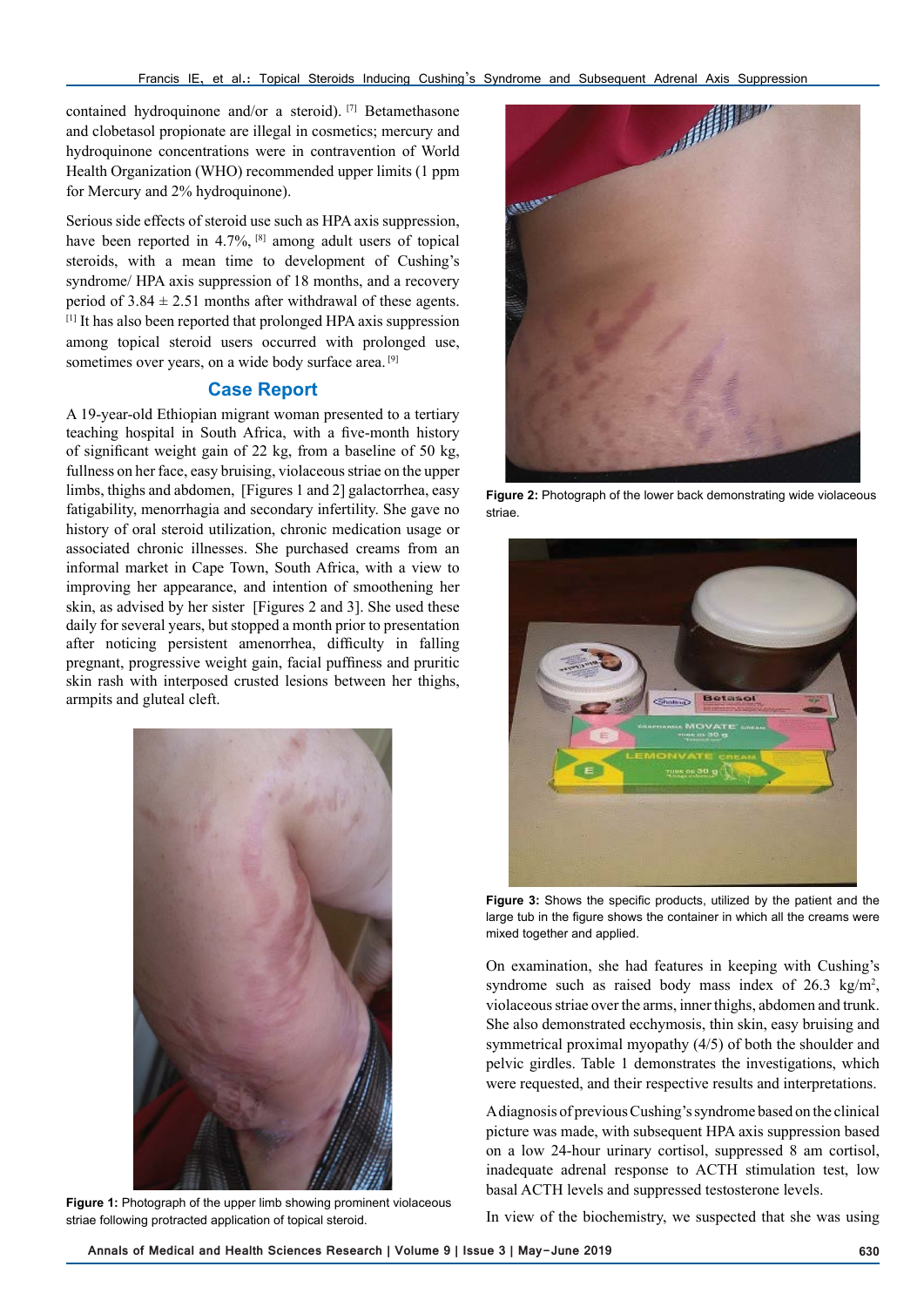Francis IE, et al.: Topical Steroids Inducing Cushing's Syndrome and Subsequent Adrenal Axis Suppression

| Table 1: Investigations.                                                                                                             |                                       |                                               |                 |
|--------------------------------------------------------------------------------------------------------------------------------------|---------------------------------------|-----------------------------------------------|-----------------|
| Test                                                                                                                                 | <b>Results</b>                        | <b>Reference ranges</b>                       | <b>Comments</b> |
| Serum creatinine                                                                                                                     | 32 µmol/L                             | 49-90 µmol/L                                  | Reduced         |
| Serum potassium                                                                                                                      | 4.6 mmol/L                            | 3-5 mmol/L                                    | Normal          |
| C-reactive protein                                                                                                                   | $5$ mg/L                              | $<$ 10 mg/L                                   | Normal          |
| <b>Full Blood Count</b>                                                                                                              |                                       |                                               |                 |
| <b>WCC</b>                                                                                                                           | $8.21 \times 10^9$ /L                 | $3.9 - 12.6 \times 10^9$ /L                   | Normal          |
| Haemoglobin                                                                                                                          | 8.7 g/dL                              | 12-15 g/dL                                    | Low             |
| <b>MCV</b>                                                                                                                           | 62.2 fL                               | 78.9-98.5 fL                                  | Low             |
| Platelets                                                                                                                            | $383 \times 10^{9}$ /L                | 186-454 × 10 <sup>9</sup> /L                  | Normal          |
| Haematocrit                                                                                                                          | 0.285 IL/L                            | 0.360-0.460 L/L                               | Low             |
| Random blood glucose                                                                                                                 | 4.9 mmol/L                            | 4.4-7.7 mmol/L                                | Normal          |
| Anti-proteinase Ab                                                                                                                   | $0.2$ U/mL                            |                                               | Negative        |
| Anti-myeloperoxidase Ab                                                                                                              | $0.2$ U/mL                            |                                               | Negative        |
| HIV serology                                                                                                                         |                                       |                                               | Negative        |
| Syphilis serology                                                                                                                    |                                       |                                               | Negative        |
| Liver Enzymes                                                                                                                        |                                       |                                               |                 |
| <b>AST</b>                                                                                                                           | 29 U/L                                | 13-35 U/L                                     | Normal          |
| <b>ALT</b>                                                                                                                           | 13 U/L                                | 7-35 U/L                                      | Normal          |
| Gonadotrophins                                                                                                                       |                                       |                                               |                 |
| <b>FSH</b>                                                                                                                           | 10.5 IU/L                             | 3.5-12.5 IU/L                                 | Normal          |
| LH                                                                                                                                   | 11.3 IU/L                             | 2.4-12.6 IU/L                                 | Normal          |
| Testosterone                                                                                                                         | $< 0.1$ nmol/L                        | 0.3-1.7 nmol/L                                | Suppressed      |
| <b>DHEAS</b>                                                                                                                         | $<$ 0.1 µmol/L                        | 1.8-10.0 µmol/L                               | Suppressed      |
| <b>TSH</b>                                                                                                                           | 2.75 mIU/L                            | 0.51-4.3 mIU/L                                | Normal          |
| <b>Steroid Assays</b>                                                                                                                |                                       |                                               |                 |
| Initial random cortisol<br>At 17:00                                                                                                  | 6 nmol/L                              | 68-327 nmol/L                                 | Suppressed      |
| 8:00 am cortisol                                                                                                                     | <2 nmol/L                             | 133-537 nmol/L                                | Suppressed      |
| 24 hr urine cortisol,                                                                                                                | <14 nmol/L (urine vol. of 1500<br>ml) | 152-789 nmol/L (urine vol. of<br>700-2000 ml) | Suppressed      |
| Pre-tetracosactide (ACTH stimulation at 8:00 am)<br>cortisol                                                                         | 20 nmol/L                             | 133-537 nmol/l                                | Suppressed      |
| 30 minutes post-tetracosactide cortisol                                                                                              | 57 nmol/L                             | $\geq$ 550 nmol/L                             | Suppressed      |
| <b>ACTH</b>                                                                                                                          | 0.7 pmol/L                            | 1.6-13 pmol/L                                 | Suppressed      |
| DHEAS: Debydroeniandrosterone Sulphate, TSH: Thyroid Stimulating Hormone, ESH: Follicle Stimulating Hormone, LH: Luteinizing Hormone |                                       |                                               |                 |

DHEAS: Dehydroepiandrosterone Sulphate, TSH: Thyroid Stimulating Hormone, FSH: Follicle Stimulating Hormone, LH: Luteinizing Hormone, AST: Aspartate Transaminase, ALT: Alanine Transaminase, ACTH: Adrenocorticotrophic Hormone

steroid containing creams for which we confirmed clobetasol propionate, as the major component.

#### **Treatment**

The patient was started on hydrocortisone replacement therapy and educated on taking stress doses of hydrocortisone, when required. Ten months after stopping the topical creams, dynamic tests demonstrated inadequate HPA recovery. She will be followed closely for recovery of the HPA.

#### **Discussion**

Topical steroid use is associated with several local and systemic side effects. The local adverse effects are far more common than systemic reactions, [10,11] with most topical steroids causing skin atrophy of variable severity. [12,13] This is demonstrable by the increase in thinning of the skin and appearance of striae. [14,15] Corticosteroids also stimulate development of telangiectasia, <a>[16]</a> which predisposes to easy bruising. Striae (rubrae distensiae) develop with initial inflammation and oedema of the dermis.  $[17]$  The local side effects seen in our patient were thinning of the skin, marked striae, telangiectasia, easy bruising, extensive inflammation and superimposed infection.

Steroids administered topically, can induce iatrogenic Cushing's syndrome and subsequent HPA axis suppression on steroid

withdrawal. This phenomenon has been described among children with psoriasis, but few cases have been reported among adults. [2] Steroids are metabolized in the liver via the P450 cytochrome enzyme system and excreted in the kidneys. Therefore, the risk of developing Cushing's among steroid users is higher when combined with drugs such as the protease inhibitors, itraconazole, macrolides and diltiazem, which can inhibitthis enzyme system, and patients who have coexistent chronic liver disease. In 320 adult patients who used topical steroids for various dermatological conditions, the prevalence of HPA axis suppression was  $4.7\%$  (95%CI, 1.1-18.5).<sup>[8]</sup> Tempark et al. also reported that in a total of 43 reported cases of topical steroid induced Cushing's syndrome with HPA axis suppression, comprising 22-children and 21 adults, over a 35year period, clobetasol was the most commonly used agent in 82% and 67% for both children and adults, respectively. [1] The average interval for developing Cushingoid features with suppressed plasma cortisol and ACTH concentrations was noted to be 2.75 months for children and 18 months for adults. [1]

Clobetasol is a super-potent topical steroid (class IV), with a potency as high as 600 times the same volume of topical hydrocortisone, and a very high tendency to inducing HPA axis